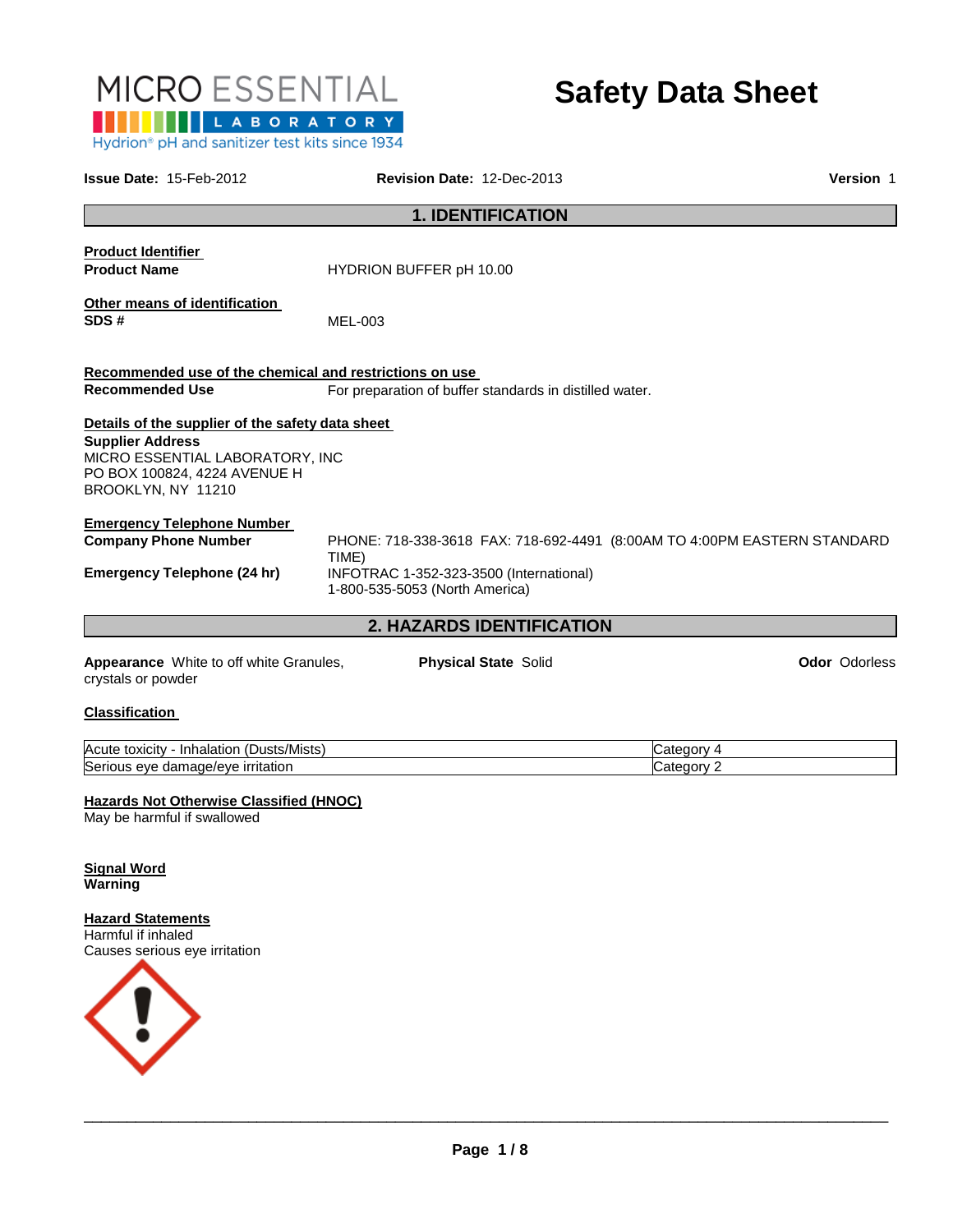#### **Precautionary Statements - Prevention**

Avoid breathing dust/fume/gas/mist/vapors/spray Use only outdoors or in a well-ventilated area Wash face, hands and any exposed skin thoroughly after handling Wear eye/face protection

#### **Precautionary Statements - Response**

IF IN EYES: Rinse cautiously with water for several minutes. Remove contact lenses, if present and easy to do. Continue rinsing If eye irritation persists: Get medical advice/attention IF INHALED: Remove victim to fresh air and keep at rest in a position comfortable for breathing Call a poison center or doctor/physician if you feel unwell

\_\_\_\_\_\_\_\_\_\_\_\_\_\_\_\_\_\_\_\_\_\_\_\_\_\_\_\_\_\_\_\_\_\_\_\_\_\_\_\_\_\_\_\_\_\_\_\_\_\_\_\_\_\_\_\_\_\_\_\_\_\_\_\_\_\_\_\_\_\_\_\_\_\_\_\_\_\_\_\_\_\_\_\_\_\_\_\_\_\_\_\_\_

#### **3. COMPOSITION/INFORMATION ON INGREDIENTS**

| <b>Chemical Name</b>    | CAS No       | Weight-% |
|-------------------------|--------------|----------|
| Sodium carbonate        | 497<br>-19-8 | 50-70    |
| -<br>Sodium Bicarbonate | 144-55-8     | 30-50    |

\*\*If Chemical Name/CAS No is "proprietary" and/or Weight-% is listed as a range, the specific chemical identity and/or percentage of composition has been withheld as a trade secret.\*\*

#### **4. FIRST-AID MEASURES**

#### **First Aid Measures**

| <b>Eye Contact</b>                         | IF IN EYES: Rinse cautiously with water for several minutes. Remove contact lenses, if<br>present and easy to do. Continue rinsing. If eye irritation persists: Get medical<br>advice/attention.                                                                                                                                                                                                             |
|--------------------------------------------|--------------------------------------------------------------------------------------------------------------------------------------------------------------------------------------------------------------------------------------------------------------------------------------------------------------------------------------------------------------------------------------------------------------|
| <b>Skin Contact</b>                        | Wash affected areas thoroughly with soap and water for at least 15 minutes. Get medical<br>attention if necessary.                                                                                                                                                                                                                                                                                           |
| <b>Inhalation</b>                          | Remove victim to fresh air and keep at rest in a position comfortable for breathing. If<br>breathing is difficult, give oxygen. Call a poison center or doctor/physician if you feel unwell.                                                                                                                                                                                                                 |
| Ingestion                                  | Drink plenty of water. Do not induce vomiting without medical advice. Get medical attention<br>if necessary.                                                                                                                                                                                                                                                                                                 |
| <b>Most important symptoms and effects</b> |                                                                                                                                                                                                                                                                                                                                                                                                              |
| <b>Symptoms</b>                            | Dust may be irritating to eyes. Prolonged skin contact may cause skin irritation or allergic<br>reaction. The eye irritation may be severe. Ingestion can irritate stomach and cause mouth<br>burns. Prolonged exposure by inhalation may cause irritation of the nose, throat and<br>respiratory tract. Prolonged exposure to BULK POWDER may cause irritation to the eyes,<br>skin and respiratory system. |
|                                            | Indication of any immediate medical attention and special treatment needed                                                                                                                                                                                                                                                                                                                                   |
| <b>Notes to Physician</b>                  | Treat symptomatically.                                                                                                                                                                                                                                                                                                                                                                                       |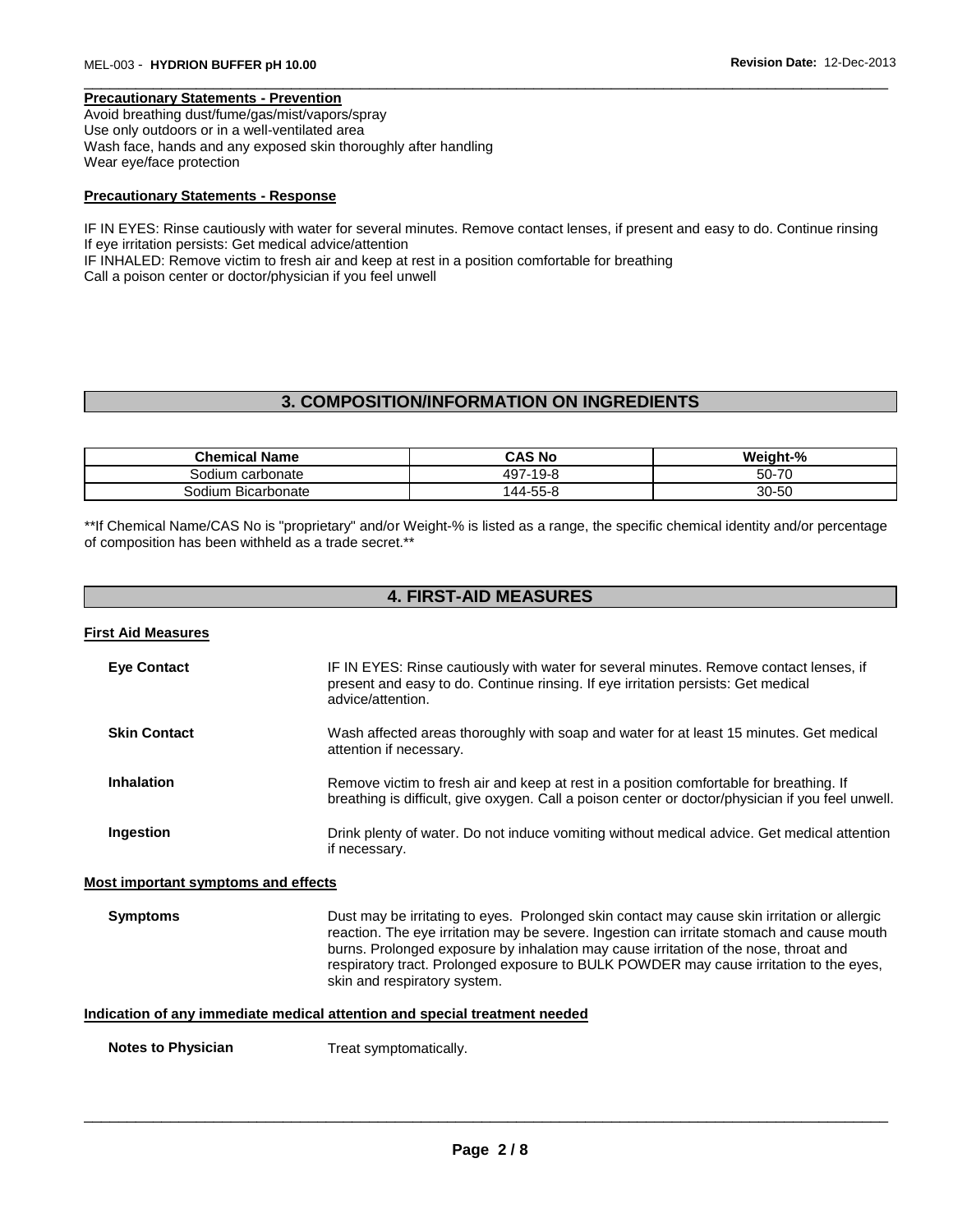#### \_\_\_\_\_\_\_\_\_\_\_\_\_\_\_\_\_\_\_\_\_\_\_\_\_\_\_\_\_\_\_\_\_\_\_\_\_\_\_\_\_\_\_\_\_\_\_\_\_\_\_\_\_\_\_\_\_\_\_\_\_\_\_\_\_\_\_\_\_\_\_\_\_\_\_\_\_\_\_\_\_\_\_\_\_\_\_\_\_\_\_\_\_ **5. FIRE-FIGHTING MEASURES**

#### **Suitable Extinguishing Media**

Use extinguishing measures that are appropriate to local circumstances and the surrounding environment.

#### **Unsuitable Extinguishing Media** Not determined.

#### **Specific Hazards Arising from the Chemical**

Non-flammable.

**Hazardous Combustion Products** Toxic fumes of carbon monoxide or irritant smoke.

#### **Protective equipment and precautions for firefighters**

As in any fire, wear self-contained breathing apparatus pressure-demand, MSHA/NIOSH (approved or equivalent) and full protective gear. Do not release runoff from fire control methods to sewers or waterways.

#### **6. ACCIDENTAL RELEASE MEASURES**

#### **Personal precautions, protective equipment and emergency procedures**

| <b>Personal Precautions</b>                          | Use personal protective equipment as required. Keep unnecessary people away, isolate<br>hazard area and deny entry. Restrict access to area until completion of clean-up. Ensure<br>clean-up is conducted by trained personnel only.                                                                                                                                   |
|------------------------------------------------------|------------------------------------------------------------------------------------------------------------------------------------------------------------------------------------------------------------------------------------------------------------------------------------------------------------------------------------------------------------------------|
| <b>Environmental Precautions</b>                     | Prevent from entering into soil, ditches, sewers, waterways and/or groundwater. See<br>Section 12, Ecological Information. See Section 13: DISPOSAL CONSIDERATIONS.                                                                                                                                                                                                    |
| Methods and material for containment and cleaning up |                                                                                                                                                                                                                                                                                                                                                                        |
| <b>Methods for Containment</b>                       | Prevent further leakage or spillage if safe to do so.                                                                                                                                                                                                                                                                                                                  |
| <b>Methods for Clean-Up</b>                          | Cover spilled material with a dry acid, such as Citric or Boric. Scoop up into a large beaker.<br>Adjust pH between 6 and 9 with a diluted acid, such as Sulfuric or Citric. Flush reacted<br>material to the drain with a large excess of water but ONLY if permitted by local authorities<br>and regulations. If not permitted, must be disposed of as a RCRA waste. |

#### **7. HANDLING AND STORAGE**

#### **Precautions for safe handling**

| <b>Advice on Safe Handling</b>                               | Handle in accordance with good industrial hygiene and safety practice. Use personal<br>protection recommended in Section 8. The following precautions pertain only to BULK<br>POWDER handling:<br>Ventilation: Use adequate general or local ventilation to keep fume and dust levels as low<br>as possible<br>Respiratory Protection: Use NIOSH approved dust respirator when handling bulk powder<br>Eye Protection: Chemical splash goggles with side shields when handling bulk powder<br>Gloves: Natural rubber, butyl neoprene or equivalent. Wear full cover clothing when<br>handling bulk powder. Do not breathe dust. Avoid contact with skin, eyes or clothing. Wash<br>face, hands and any exposed skin thoroughly after handling. Do NOT take internally. |
|--------------------------------------------------------------|------------------------------------------------------------------------------------------------------------------------------------------------------------------------------------------------------------------------------------------------------------------------------------------------------------------------------------------------------------------------------------------------------------------------------------------------------------------------------------------------------------------------------------------------------------------------------------------------------------------------------------------------------------------------------------------------------------------------------------------------------------------------|
| Conditions for safe storage, including any incompatibilities |                                                                                                                                                                                                                                                                                                                                                                                                                                                                                                                                                                                                                                                                                                                                                                        |
| <b>Storage Conditions</b>                                    | Keep container tightly closed and store in a cool, dry and well-ventilated place. Avoid<br>excessive temperatures & high humidity.                                                                                                                                                                                                                                                                                                                                                                                                                                                                                                                                                                                                                                     |
| <b>Incompatible Materials</b>                                | Hazardous reaction in aqueous solution may occur with strong acid, aluminum, fluorine,                                                                                                                                                                                                                                                                                                                                                                                                                                                                                                                                                                                                                                                                                 |

 $\overline{\phantom{a}}$  ,  $\overline{\phantom{a}}$  ,  $\overline{\phantom{a}}$  ,  $\overline{\phantom{a}}$  ,  $\overline{\phantom{a}}$  ,  $\overline{\phantom{a}}$  ,  $\overline{\phantom{a}}$  ,  $\overline{\phantom{a}}$  ,  $\overline{\phantom{a}}$  ,  $\overline{\phantom{a}}$  ,  $\overline{\phantom{a}}$  ,  $\overline{\phantom{a}}$  ,  $\overline{\phantom{a}}$  ,  $\overline{\phantom{a}}$  ,  $\overline{\phantom{a}}$  ,  $\overline{\phantom{a}}$ 

phosphorus pentoxide and ammonium phosphate monobasic.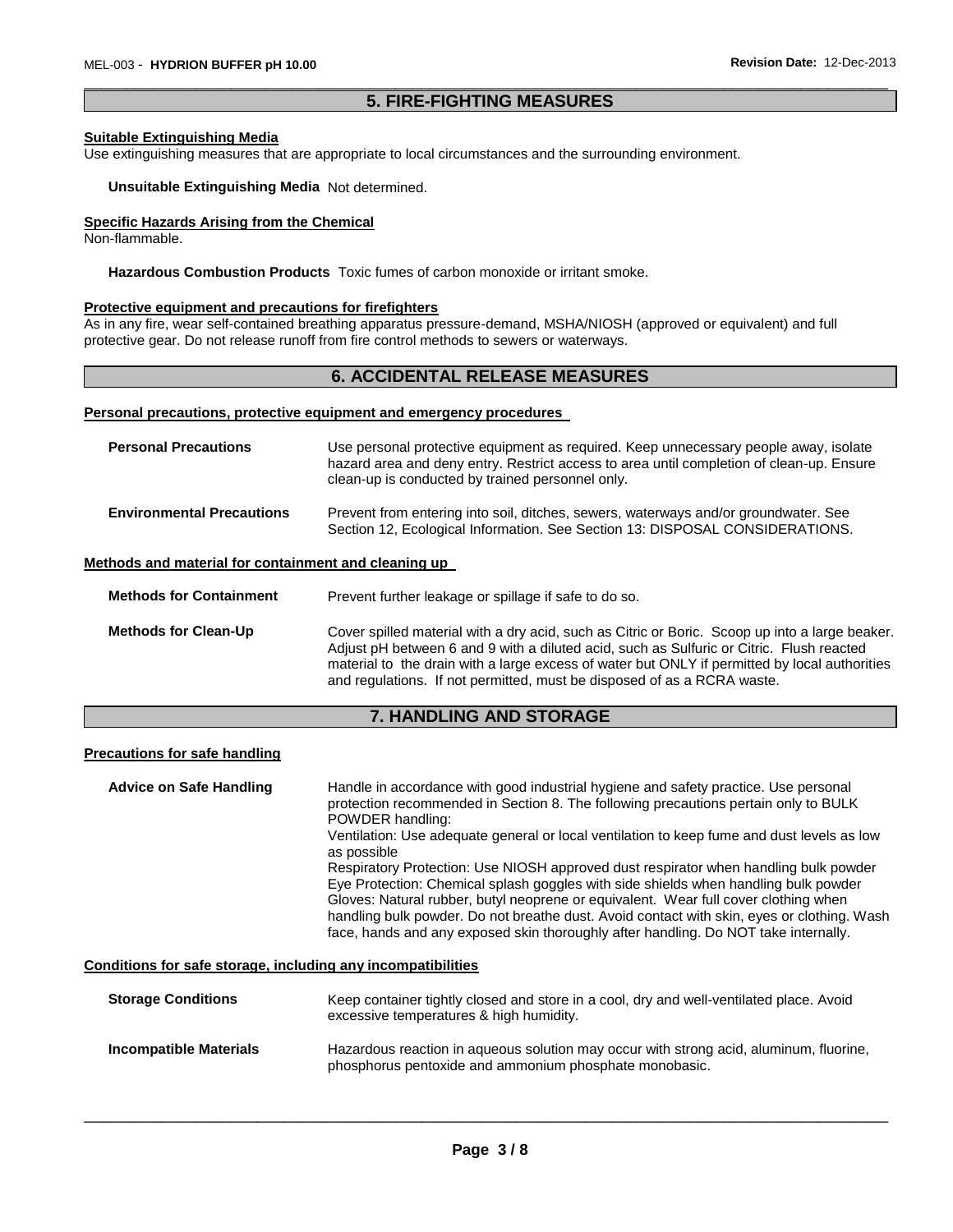#### \_\_\_\_\_\_\_\_\_\_\_\_\_\_\_\_\_\_\_\_\_\_\_\_\_\_\_\_\_\_\_\_\_\_\_\_\_\_\_\_\_\_\_\_\_\_\_\_\_\_\_\_\_\_\_\_\_\_\_\_\_\_\_\_\_\_\_\_\_\_\_\_\_\_\_\_\_\_\_\_\_\_\_\_\_\_\_\_\_\_\_\_\_ **8. EXPOSURE CONTROLS/PERSONAL PROTECTION**

| <b>Exposure Guidelines</b>              | This product, as supplied, does not contain any hazardous materials with occupational<br>exposure limits established by the region specific regulatory bodies.                                                                                                                                                                                                                                                                                                                                                                                                                                                            |
|-----------------------------------------|---------------------------------------------------------------------------------------------------------------------------------------------------------------------------------------------------------------------------------------------------------------------------------------------------------------------------------------------------------------------------------------------------------------------------------------------------------------------------------------------------------------------------------------------------------------------------------------------------------------------------|
| <b>Appropriate engineering controls</b> |                                                                                                                                                                                                                                                                                                                                                                                                                                                                                                                                                                                                                           |
| <b>Engineering Controls</b>             | Ensure adequate ventilation, especially in confined areas. Eyewash stations. Showers.<br>Local exhaust ventilation recommended.                                                                                                                                                                                                                                                                                                                                                                                                                                                                                           |
|                                         | Individual protection measures, such as personal protective equipment                                                                                                                                                                                                                                                                                                                                                                                                                                                                                                                                                     |
| <b>Eye/Face Protection</b>              | Wear appropriate protective eyeglasses or chemical safety goggles as described by<br>OSHA's eye and face protection regulations in 29 CFR 1910.133. Contact lenses are not<br>eye protective devices. Appropriate eye protection must be worn instead of, or in<br>conjunction with, contact lenses.                                                                                                                                                                                                                                                                                                                      |
| <b>Skin and Body Protection</b>         | Wear chemically protective gloves, boots, aprons, and gauntlets to prevent prolonged or<br>repeated skin contact.                                                                                                                                                                                                                                                                                                                                                                                                                                                                                                         |
| <b>Respiratory Protection</b>           | Seek professional advice prior to respirator selection and use. Select respirator based on its<br>suitability to provide adequate worker protection for given working conditions, level of<br>airborne contamination, and presence of sufficient oxygen. WARNING!: Air-purifying<br>respirators do not protect workers in oxygen-deficient atmospheres. If respirators are used,<br>OSHA requires a written respiratory program that includes at least: medical certification,<br>training, fit-testing, periodic environmental monitoring, maintenance, inspection, cleaning,<br>and convenient, sanitary storage areas. |
|                                         | General Hygiene Considerations Handle in accordance with good industrial hygiene and safety practice. Contaminated<br>Equipment: Separate contaminated work clothes from street clothes. Launder before reuse.<br>Remove this material from your shoes and clean personal protective equipment. Never eat,<br>drink, or smoke in work areas. Practice good personal hygiene after using this material,<br>especially before eating, drinking, smoking, using the toilet, or applying cosmetics.                                                                                                                           |

## **9. PHYSICAL AND CHEMICAL PROPERTIES**

#### **Information on basic physical and chemical properties**

| <b>Physical State</b><br>Appearance                                                                                         | Solid<br>White to off white Granules, crystals or <b>Odor</b><br>powder |                             | Odorless       |
|-----------------------------------------------------------------------------------------------------------------------------|-------------------------------------------------------------------------|-----------------------------|----------------|
| Color                                                                                                                       | White to off white                                                      | <b>Odor Threshold</b>       | Not determined |
| <b>Property</b>                                                                                                             | Values                                                                  | Remarks • Method            |                |
| рH                                                                                                                          | 10.00                                                                   | @ 25 °C (77 °F)             |                |
| <b>Melting Point/Freezing Point</b>                                                                                         | Not determined                                                          |                             |                |
| <b>Boiling Point/Boiling Range</b>                                                                                          | 100 °C / 212 °F                                                         |                             |                |
| <b>Flash Point</b>                                                                                                          | Non-flammable                                                           |                             |                |
| <b>Evaporation Rate</b>                                                                                                     | Not determined                                                          |                             |                |
| <b>Flammability (Solid, Gas)</b>                                                                                            | Not determined                                                          |                             |                |
| <b>Upper Flammability Limits</b>                                                                                            | Not determined                                                          |                             |                |
| <b>Lower Flammability Limit</b>                                                                                             | Not determined                                                          |                             |                |
| <b>Vapor Pressure</b>                                                                                                       | Not determined                                                          |                             |                |
| <b>Vapor Density</b>                                                                                                        | Not determined                                                          |                             |                |
| <b>Specific Gravity</b>                                                                                                     | ~1                                                                      | $(1=Water)$ @ $4^{\circ}$ C |                |
| <b>Water Solubility</b><br>Solubility in other solvents<br><b>Partition Coefficient</b><br><b>Auto-ignition Temperature</b> | Miscible in water<br>Not determined<br>Not determined<br>Not determined |                             |                |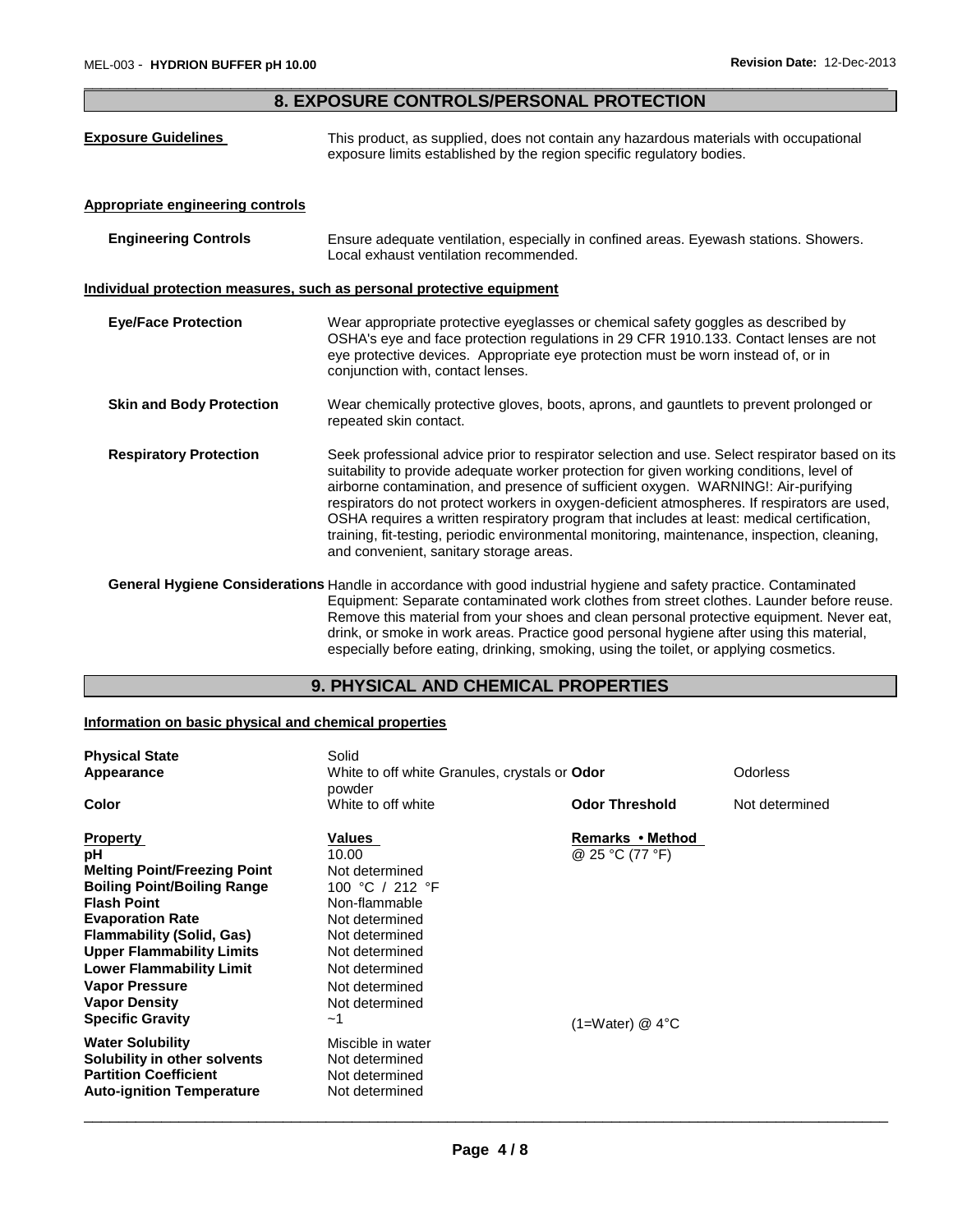**Decomposition Temperature** Not determined **Kinematic Viscosity Not determined Dynamic Viscosity Not determined Explosive Properties** Not determined **Oxidizing Properties Motifier Communist Constrained Motifier Institute Motion Carbon** 

Sodium Carbonate 105.99 grams Sodium Bicarbonate 84.01 grams

### **10. STABILITY AND REACTIVITY**

\_\_\_\_\_\_\_\_\_\_\_\_\_\_\_\_\_\_\_\_\_\_\_\_\_\_\_\_\_\_\_\_\_\_\_\_\_\_\_\_\_\_\_\_\_\_\_\_\_\_\_\_\_\_\_\_\_\_\_\_\_\_\_\_\_\_\_\_\_\_\_\_\_\_\_\_\_\_\_\_\_\_\_\_\_\_\_\_\_\_\_\_\_

#### **Reactivity**

Not reactive under normal conditions.

#### **Chemical Stability**

Stable under recommended storage conditions.

#### **Possibility of Hazardous Reactions**

See below - Incompatible Materials.

**Hazardous Polymerization** Hazardous polymerization does not occur.

#### **Conditions to Avoid**

Keep out of reach of children.

#### **Incompatible Materials**

Hazardous reaction in aqueous solution may occur with strong acid, aluminum, fluorine, phosphorus pentoxide and ammonium phosphate monobasic.

#### **Hazardous Decomposition Products**

Toxic fumes of carbon monoxide or irritant smoke.

#### **11. TOXICOLOGICAL INFORMATION**

#### **Information on likely routes of exposure**

| <b>Product Information</b> |                                |
|----------------------------|--------------------------------|
| <b>Eve Contact</b>         | Causes serious eye irritation. |
| <b>Skin Contact</b>        | Avoid contact with skin.       |
| <b>Inhalation</b>          | Harmful if inhaled.            |
| Ingestion                  | May be harmful if swallowed.   |

#### **Component Information**

| <b>Chemical Name</b>           | Oral LD50            | Dermal LD50 | <b>Inhalation LC50</b> |
|--------------------------------|----------------------|-------------|------------------------|
| Sodium carbonate<br>497-19-8   | $= 4090$ mg/kg (Rat) |             |                        |
| Sodium Bicarbonate<br>144-55-8 | = 4220 mg/kg (Rat)   |             |                        |

#### **Information on physical, chemical and toxicological effects**

**Symptoms** Please see section 4 of this SDS for symptoms.

#### **Delayed and immediate effects as well as chronic effects from short and long-term exposure**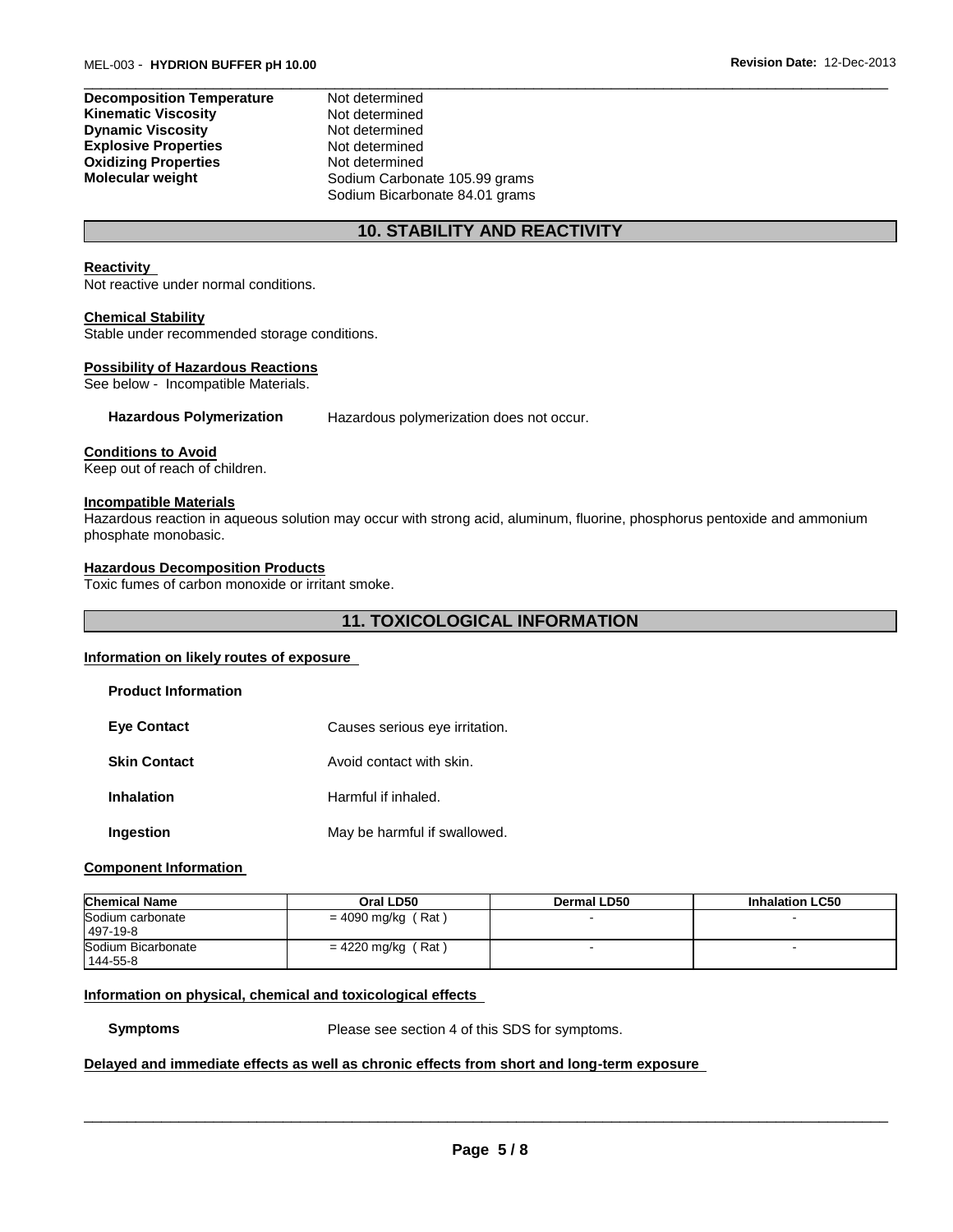\_\_\_\_\_\_\_\_\_\_\_\_\_\_\_\_\_\_\_\_\_\_\_\_\_\_\_\_\_\_\_\_\_\_\_\_\_\_\_\_\_\_\_\_\_\_\_\_\_\_\_\_\_\_\_\_\_\_\_\_\_\_\_\_\_\_\_\_\_\_\_\_\_\_\_\_\_\_\_\_\_\_\_\_\_\_\_\_\_\_\_\_\_ **Carcinogenicity** This product does not contain any carcinogens or potential carcinogens as listed by OSHA, IARC or NTP.

**Numerical measures of toxicity**

Not determined

#### **12. ECOLOGICAL INFORMATION**

#### **Ecotoxicity**

The product is not classified as environmentally hazardous. However, this does not exclude the possibility that large or frequent spills can have a harmful or damaging effect on the environment.

#### **Component Information**

| <b>Chemical Name</b>           | Algae/aquatic plants                          | <b>Fish</b>                                                                                                      | <b>Toxicity to</b><br>microorganisms | Crustacea                             |
|--------------------------------|-----------------------------------------------|------------------------------------------------------------------------------------------------------------------|--------------------------------------|---------------------------------------|
| Sodium carbonate<br>497-19-8   | 242: 120 h Nitzschia mg/L<br>EC50             | 300: 96 h Lepomis<br>macrochirus mg/L LC50<br>static 310 - 1220: 96 h<br>Pimephales promelas mg/L<br>LC50 static |                                      | 265: 48 h Daphnia magna<br>mg/L EC50  |
| Sodium Bicarbonate<br>144-55-8 | 1650: 120 h Nitzschia linearis l<br>mg/L EC50 | 8250 - 9000: 96 h Lepomis<br>macrochirus mg/L LC50<br>static                                                     |                                      | 2350: 48 h Daphnia magna<br>mg/L EC50 |

#### **Persistence/Degradability**

Not determined.

#### **Bioaccumulation**

Not determined.

#### **Mobility**

Not determined

#### **Other Adverse Effects**

Not determined

#### **13. DISPOSAL CONSIDERATIONS**

#### **Waste Treatment Methods**

| <b>Disposal of Wastes</b>     | Disposal should be in accordance with applicable regional, national and local laws and<br>regulations. |
|-------------------------------|--------------------------------------------------------------------------------------------------------|
| <b>Contaminated Packaging</b> | Disposal should be in accordance with applicable regional, national and local laws and<br>regulations. |

**California Hazardous Waste Status** This product contains one or more substances that are listed with the State of California as a hazardous waste

| <b>Chemical Name</b> | <b>California Hazardous Waste Status</b> |
|----------------------|------------------------------------------|
| Sodium carbonate     | Corrosive                                |
| 497-19-8             |                                          |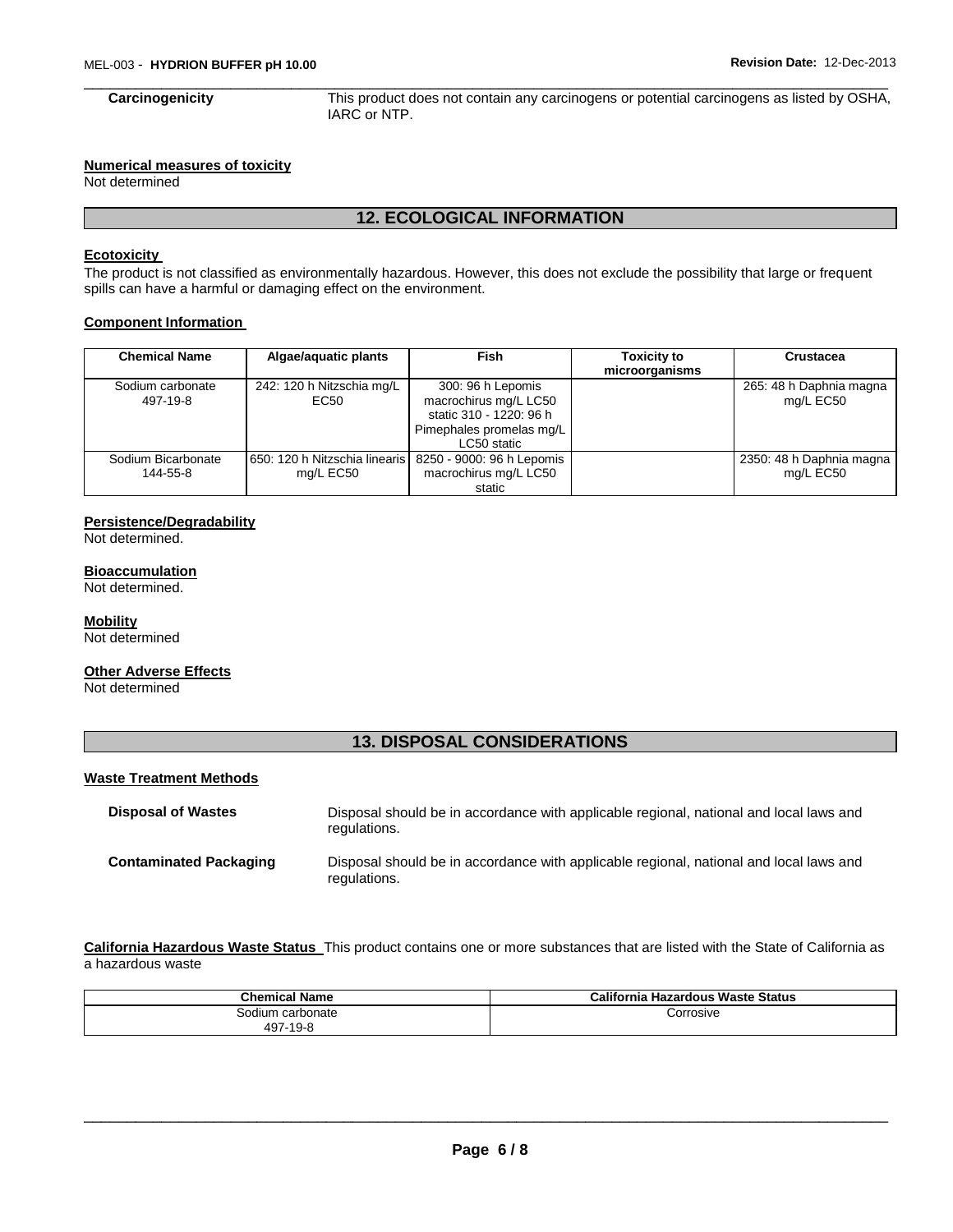### **14. TRANSPORT INFORMATION Note Please see current shipping paper for most up to date shipping information, including** exemptions and special circumstances.

\_\_\_\_\_\_\_\_\_\_\_\_\_\_\_\_\_\_\_\_\_\_\_\_\_\_\_\_\_\_\_\_\_\_\_\_\_\_\_\_\_\_\_\_\_\_\_\_\_\_\_\_\_\_\_\_\_\_\_\_\_\_\_\_\_\_\_\_\_\_\_\_\_\_\_\_\_\_\_\_\_\_\_\_\_\_\_\_\_\_\_\_\_

|             | <b>CACILIDUOLIS QUI</b> |
|-------------|-------------------------|
| <b>DOT</b>  | Not regulated           |
| <b>IATA</b> | Not regulated           |
| <b>IMDG</b> | Not regulated           |

### **15. REGULATORY INFORMATION**

#### **International Inventories**

Not determined

#### **Legend:**

*TSCA - United States Toxic Substances Control Act Section 8(b) Inventory* 

*DSL/NDSL - Canadian Domestic Substances List/Non-Domestic Substances List* 

*EINECS/ELINCS - European Inventory of Existing Chemical Substances/European List of Notified Chemical Substances* 

*ENCS - Japan Existing and New Chemical Substances* 

*IECSC - China Inventory of Existing Chemical Substances* 

*KECL - Korean Existing and Evaluated Chemical Substances* 

*PICCS - Philippines Inventory of Chemicals and Chemical Substances* 

#### **US Federal Regulations**

#### **CERCLA**

This material, as supplied, does not contain any substances regulated as hazardous substances under the Comprehensive Environmental Response Compensation and Liability Act (CERCLA) (40 CFR 302) or the Superfund Amendments and Reauthorization Act (SARA) (40 CFR 355).

#### **SARA 313**

Section 313 of Title III of the Superfund Amendments and Reauthorization Act of 1986 (SARA). This product does not contain any chemicals which are subject to the reporting requirements of the Act and Title 40 of the Code of Federal Regulations, Part 372

#### **CWA (Clean Water Act)**

This product does not contain any substances regulated as pollutants pursuant to the Clean Water Act (40 CFR 122.21 and 40 CFR 122.42)

#### **US State Regulations**

#### **California Proposition 65**

This product does not contain any Proposition 65 chemicals.

#### **U.S. State Right-to-Know Regulations**

This product does not contain any substances regulated under applicable state right-to-know regulations